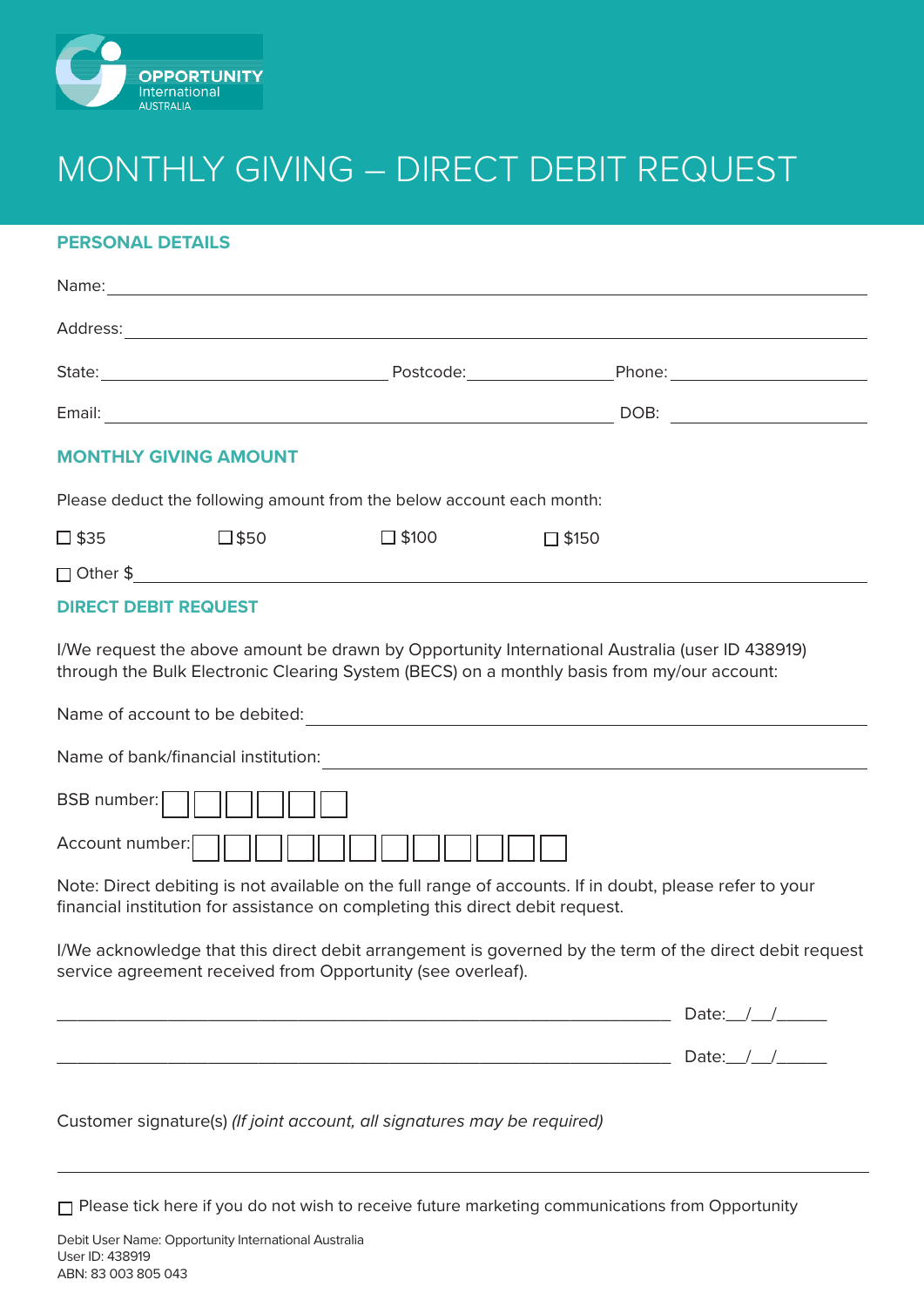

# SERVICE AGREEMENT

#### **DEBITING YOUR ACCOUNT**

• By completing and signing a direct debit request form, you (the supporter) have authorised us (Opportunity International Australia) to arrange for monies to be debited from your account. You should refer to the direct debit request form and this agreement for the terms of the arrangement between us and you.

- We will only arrange for monies to be debited from your account as authorised in the direct debit request.
- Your account will be debited on or around the second Monday of each month.

• We reserve the right to cancel the direct debit if we are unable to process your payment and unable to get in contact with you to arrange an alternative payment method after more than three attempts.

## **CHANGES BY US**

• We may vary any details of this agreement or a direct debit request at any time by giving you at least 14 days written notice.

## **CHANGES BY YOU**

• If you wish to cancel, defer or alter a debit payment you must notify us at least 14 days before the next debit is due by writing to:

**Opportunity International Australia PO Box A524 Sydney South NSW 1235 Australia** Or by emailing us at **giving@opportunity.org.au**

#### **YOUR OBLIGATIONS**

• It is your responsibility to ensure that there are sufficient clear funds available in your account to allow a debit payment to be made in accordance with the direct debit request.

• If there are insufficient clear funds in your account to meet a debit payment:

- **a** You may be charged a fee and/or interest by your financial institution
- **b** You may also incur fees or charges imposed or incurred by Opportunity.

• You should check your account statement to verify that the amounts debited from your account are correct.

#### **DISPUTE**

• If you believe that there has been an error in debiting your account, you should notify us directly on 1800 812 164 and confirm that notice in writing with us as soon as possible so that we can resolve your query.

• If we conclude that your account has been incorrectly debited we will provide a refund back to the account from which the funds were taken. We will also notify you in writing of the amount by which your account has been credited.

• If we conclude as a result of our investigations that your account has not been incorrectly debited, we will respond to your query by providing you with reasons and any evidence for this finding.

• Any queries you may have about an error made in debiting your account should be directed to us in the first instance so that we can attempt to resolve the matter between us and you. If we cannot resolve the matter you can still refer it to your financial institution who will obtain details from you of the disputed transaction and may lodge a claim on your behalf.